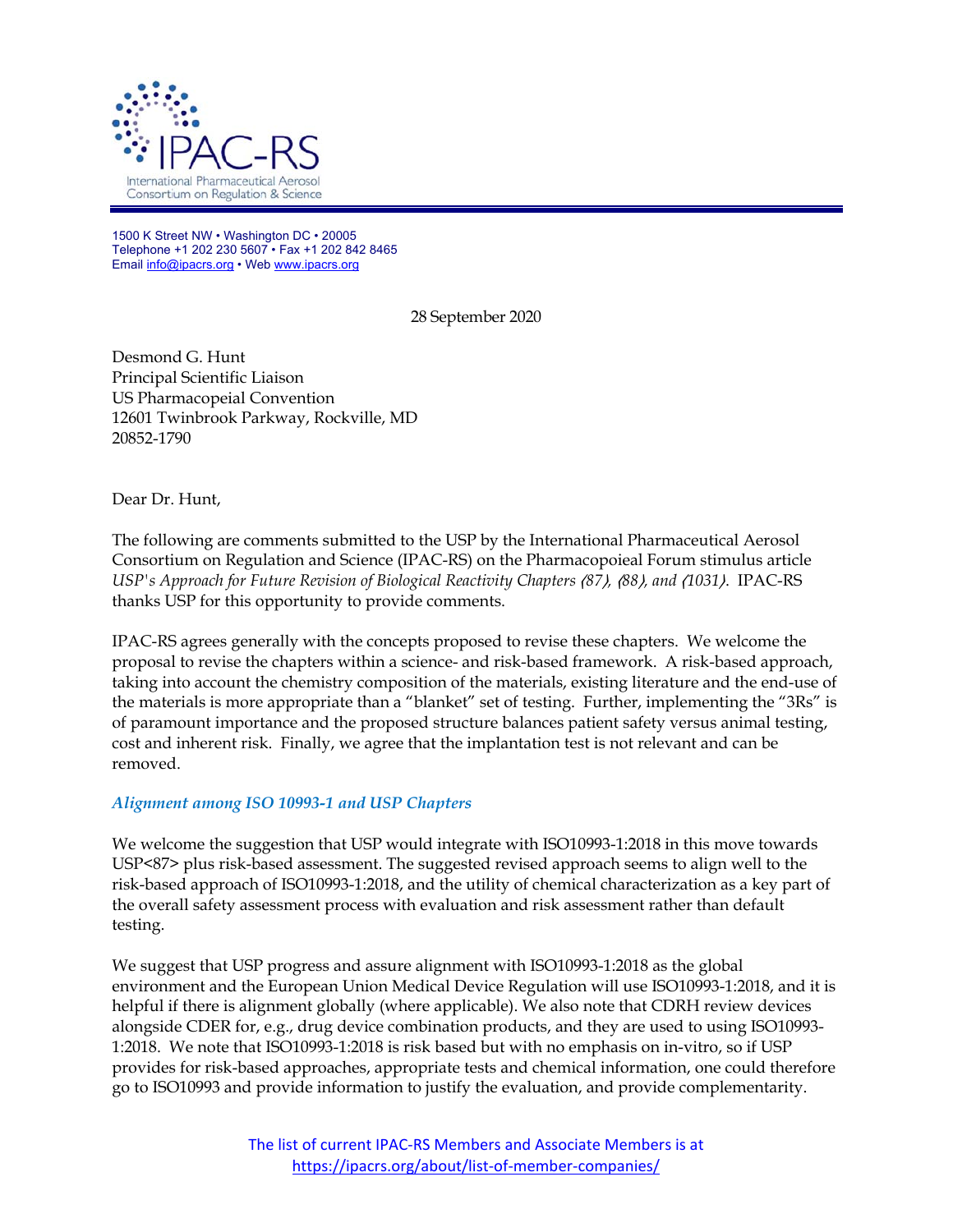As there is overlap between biocompatibility requirements for materials used in pharmaceutical applications and medical devices, wording in the USP Chapters should take into account that some delivery systems may also be classified and regulated as a medical device. This is the case for drug device combination products. In this case, the biocompatibility requirements may be different than those outlined in this stimulus article and in the current USP chapters. The ISO 10993 table included in the current chapters should align with that included in the ISO 10993-1:2018.

We suggest that any revised chapters clarify its focus, e.g., on material of construction, on components, both? Biocompatibility for final finished device components would follow ISO 10993 series of testing based upon the intended nature and duration of patient contact, and so again, alignment and complementarity with those standards is important. Biocompatibility of a medical device may (and often does) include assessments beyond those indicated in the stimulus article (chemical information, implantation (local toxicity) in addition to cytotoxicity) and what is needed depends upon the nature and duration of contact.

## *Class VI Testing and "Pharmaceutical Grade"*

General experience reflects what is stated in the article, i.e., that the most stringent classification, Class VI, has been utilized as the default for all polymeric materials regardless of risk or material type (plastic, elastomer, etc.). Class VI testing has typically been conducted by default as a guarantee to regulatory approval, rather than a true reflection of risk.

We welcome a better understanding of 'pharmaceutical grade' (note that it would need to be aligned with ISO10993-1:2018, see above comments). It is important that 'pharmaceutical grade' is clearly defined; if it is not, then the most stringent set of tests will remain the default -- and since suppliers will test in hopes to supply the pharmaceutical industry, such change will not result in a testing reduction. Would plastics be defined as 'pharmaceutical grade' only when they pass a certain defined set of tests?

In addition, it is not clear what might constitute 'non-pharmaceutical grade,' in the context of a pharmacopoeia. If 'food grade' material is acceptable to use in medical devices, how would this then relate to 'pharmaceutical grade' materials? An ability to retain existing 'food grade' materials with additional justifications would be important and helpful. Phase appropriate use of 'food grade' would be desirable to enable early development and clinical use without significant delays, with subsequent progression to the appropriate grade for the long term product development/approval. Consideration of how 'food grade' may be used in the development process and for certain 'low risk' products, is also aligned with a risk-based approach. A more in-depth discussion of these two grades and how they are appropriate would be beneficial.

Please also note that 'pharmaceutical grade' should not just fulfill biocompatibility but also consistency of the formulation, security of supply, change management, etc, as noted in the existing VDI consensus standard on medical grade materials.1

 $\overline{a}$ <sup>1</sup> VDI 2017:2019-07, Medical Grade Plastics (MGP). July 2019. https://www.beuth.de/en/technicalrule/vdi-2017/307527917